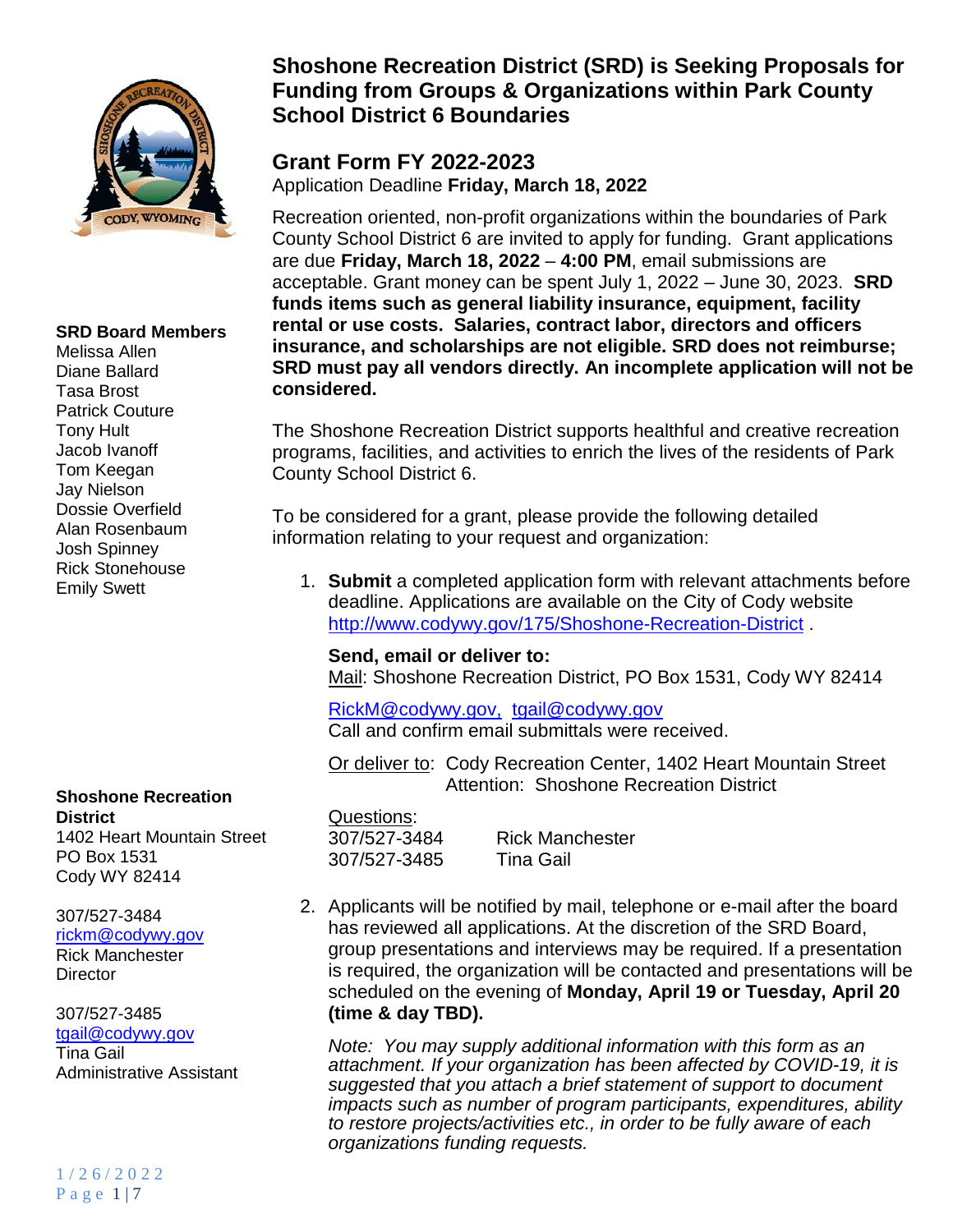## **Shoshone Recreation District Grant Form FY 2022-2023 (Please type or print legibly)**

Name of Group/Organization Requesting Funding *Must reside within Park County School District 6 boundaries*

| status?                                            | Is your organization incorporated as a non-profit organization under WY State Law and IRS                             |
|----------------------------------------------------|-----------------------------------------------------------------------------------------------------------------------|
| ______Yes ______No                                 |                                                                                                                       |
| Type of non-profit organization--please explain:   |                                                                                                                       |
| Non-profit with IRS 501 (C) 3 STATUS               |                                                                                                                       |
|                                                    |                                                                                                                       |
|                                                    |                                                                                                                       |
|                                                    | How long has your organization been in existence? _____________________________Years                                  |
|                                                    | Is this your first year completing a SRD application for funding? Yes No                                              |
|                                                    | Is your organization within Park County School District 6 Boundaries? Yes<br>$\sqrt{N}$                               |
| <b>Mailing Address</b>                             |                                                                                                                       |
| City/State/ZIP                                     | <u> 1989 - Johann Johann Stoff, deutscher Stoffen und der Stoffen und der Stoffen und der Stoffen und der Stoffen</u> |
| Contact and Authorized Representative Mame & Title |                                                                                                                       |
|                                                    | E-Mail 2020 2020 2020 2021 2021 2022 2021 2022 2022 2022 2022 2022 2022 2022 2022 2022 2022 2022 2022 2022 20         |
| <b>Secondary Contact and Representative</b>        |                                                                                                                       |
|                                                    | E-Mail 2008 2009 2010 2021 2022 2023 2024 2022 2022 2023 2024 2022 2023 2024 2022 2023 2024 2022 2023 2024 20         |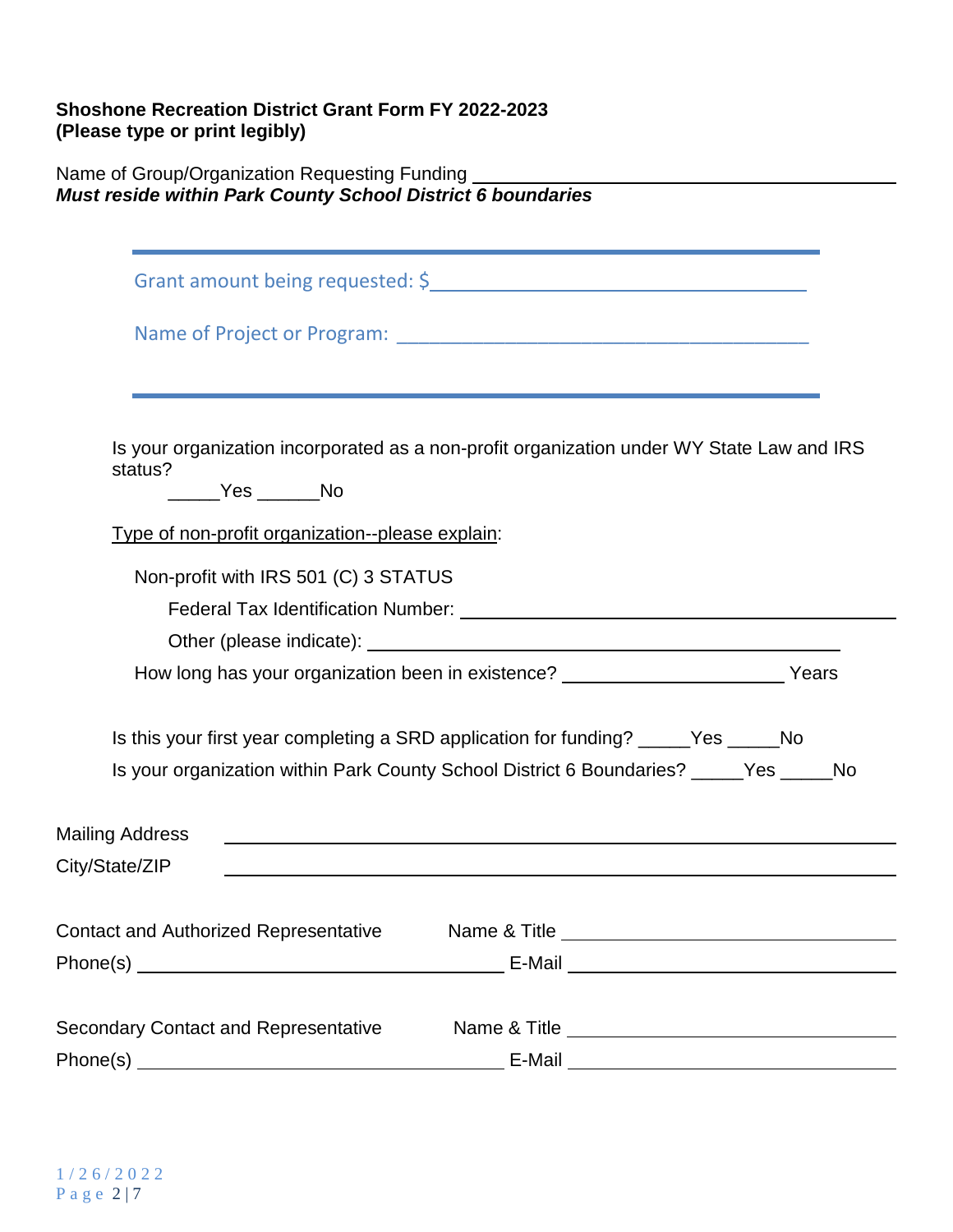1. What is the primary purpose (recreation services) of your program, or project, and how does it support the purpose of the SRD, which "supports healthful and creative recreation programs, facilities, and activities to enrich the lives of the residents of Park County School District 6".

| 2. Does your organization make scholarships available to participate in your program? |     |           |
|---------------------------------------------------------------------------------------|-----|-----------|
|                                                                                       | Yes | <b>No</b> |
| If yes, explain.                                                                      |     |           |
|                                                                                       |     |           |
|                                                                                       |     |           |
|                                                                                       |     |           |
|                                                                                       |     |           |
|                                                                                       |     |           |
| 3. Is your program open to participants with all skills and abilities?                |     |           |
|                                                                                       | Yes | <b>No</b> |
| If no, explain.                                                                       |     |           |
|                                                                                       |     |           |
|                                                                                       |     |           |

| 4. Is there a selection or tryout process that limits the number of individuals involved that can<br>participate? |     |           |
|-------------------------------------------------------------------------------------------------------------------|-----|-----------|
|                                                                                                                   | Yes | <b>No</b> |
| If yes, explain.                                                                                                  |     |           |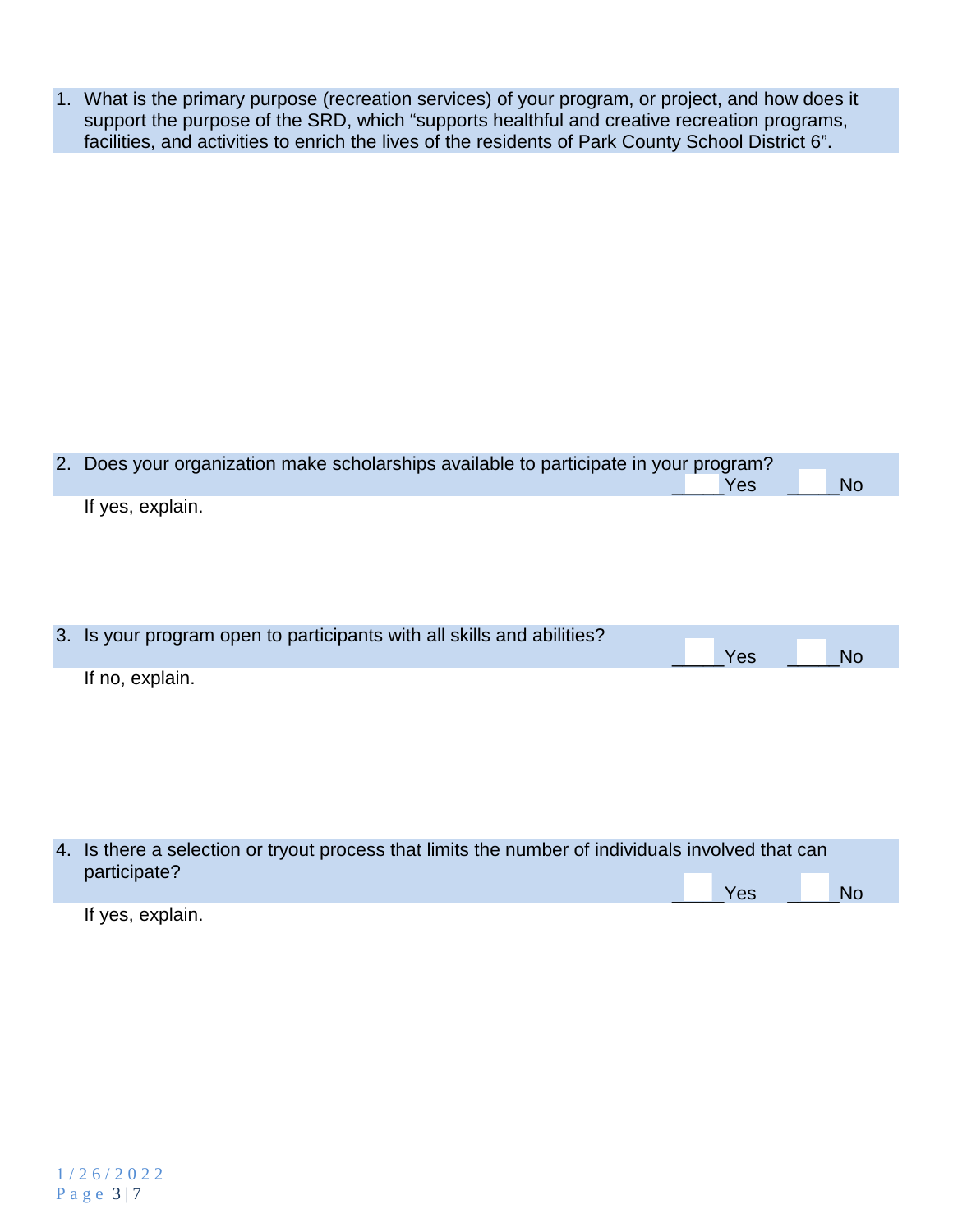6. Is this a one-time request or will future funding be needed to continue this project?

7. Please explain your future plans for sustainability.

## 8. Percentage of Board Members that contribute to your organization financially or in-kind.

| $\Omega$ |  | N/A |
|----------|--|-----|
|----------|--|-----|

9. Describe other financial contributions, including in-kind, which have been or will be made toward this project, if any. Will any of the funding requested be used for grant matching funds? If yes, please provide list of grantor names, project description, grant amounts, and matching requirements.

### 10.How many Park County School District 6 residents and non-residents are served in your organization and how many people do you expect to participate in your program.

|           | <b>Estimated</b> | Non-             | Number of | Age    | <b>Participant Registration</b> |
|-----------|------------------|------------------|-----------|--------|---------------------------------|
|           | Number of        | <b>Residents</b> | Program   | Groups | <b>Fees Per Participant</b>     |
|           | <b>PC School</b> |                  | Days      | Served |                                 |
|           | District 6       |                  |           |        |                                 |
|           | <b>Residents</b> |                  |           |        |                                 |
| 2022      |                  |                  |           |        |                                 |
| Projected |                  |                  |           |        |                                 |
| this year |                  |                  |           |        |                                 |
|           |                  |                  |           |        |                                 |
| 2021      |                  |                  |           |        |                                 |
| Last year |                  |                  |           |        |                                 |
| actuals   |                  |                  |           |        |                                 |
|           |                  |                  |           |        |                                 |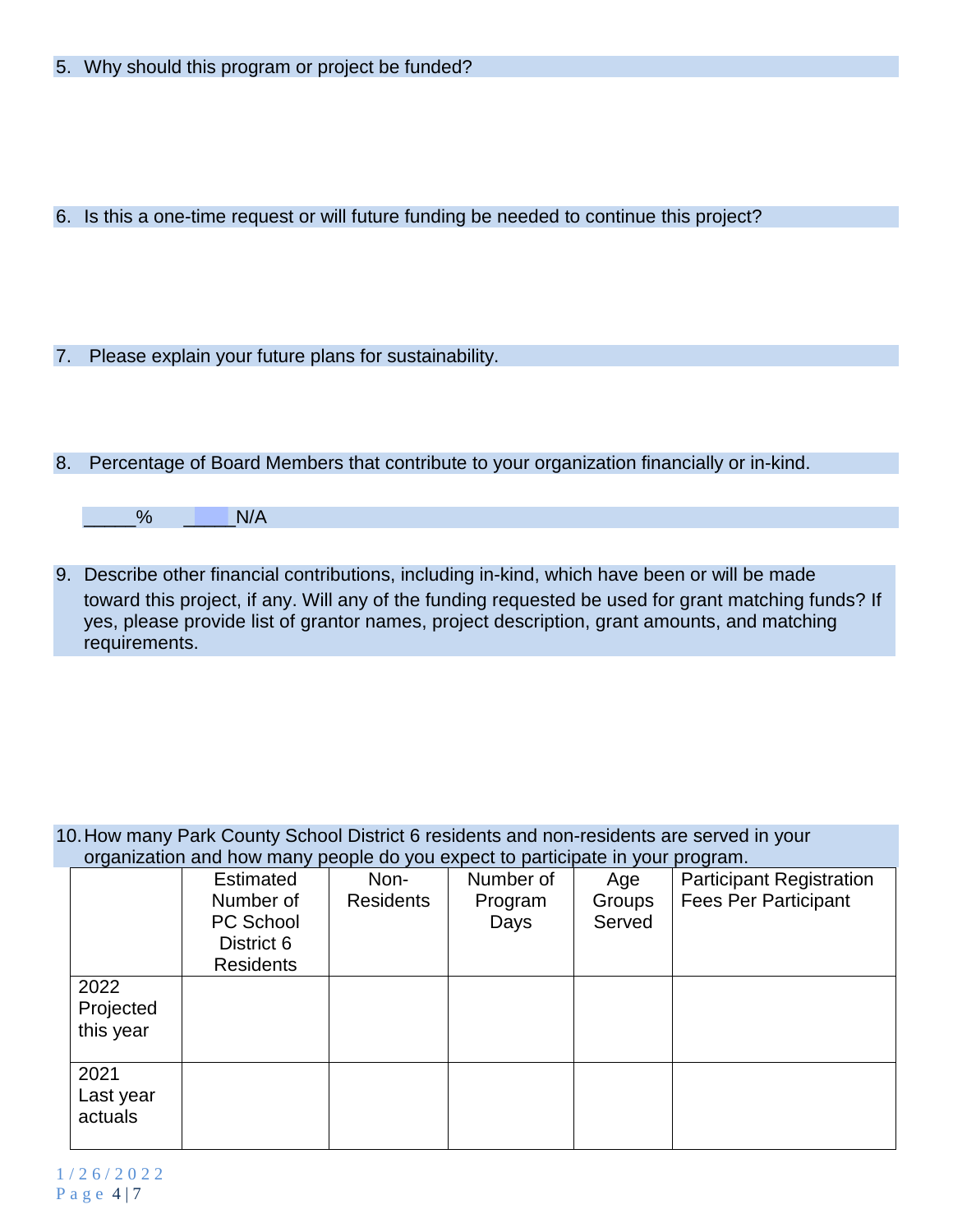## 11. Purpose of funding or how will the grant be used to enhance your program:

|                                                                                                               | <b>Total requested amount</b>                      |
|---------------------------------------------------------------------------------------------------------------|----------------------------------------------------|
|                                                                                                               | by item listed in left column                      |
| Equipment, Materials & Supplies (please list)                                                                 | Equipment \$                                       |
| <b>General Liability Insurance</b><br>(Directors and officers insurance premiums are not an eligible expense) | Insurance \$                                       |
| Field or facility fees (explain)                                                                              | Field or facility fees \$                          |
| Other (explain)                                                                                               | Other \$                                           |
|                                                                                                               | TOTAL above, grant amount being<br>requested<br>\$ |
| Is it feasible to purchase equipment/materials in Park<br><b>County School District 6?</b>                    | $Yes$ _ No<br>If no, explain.                      |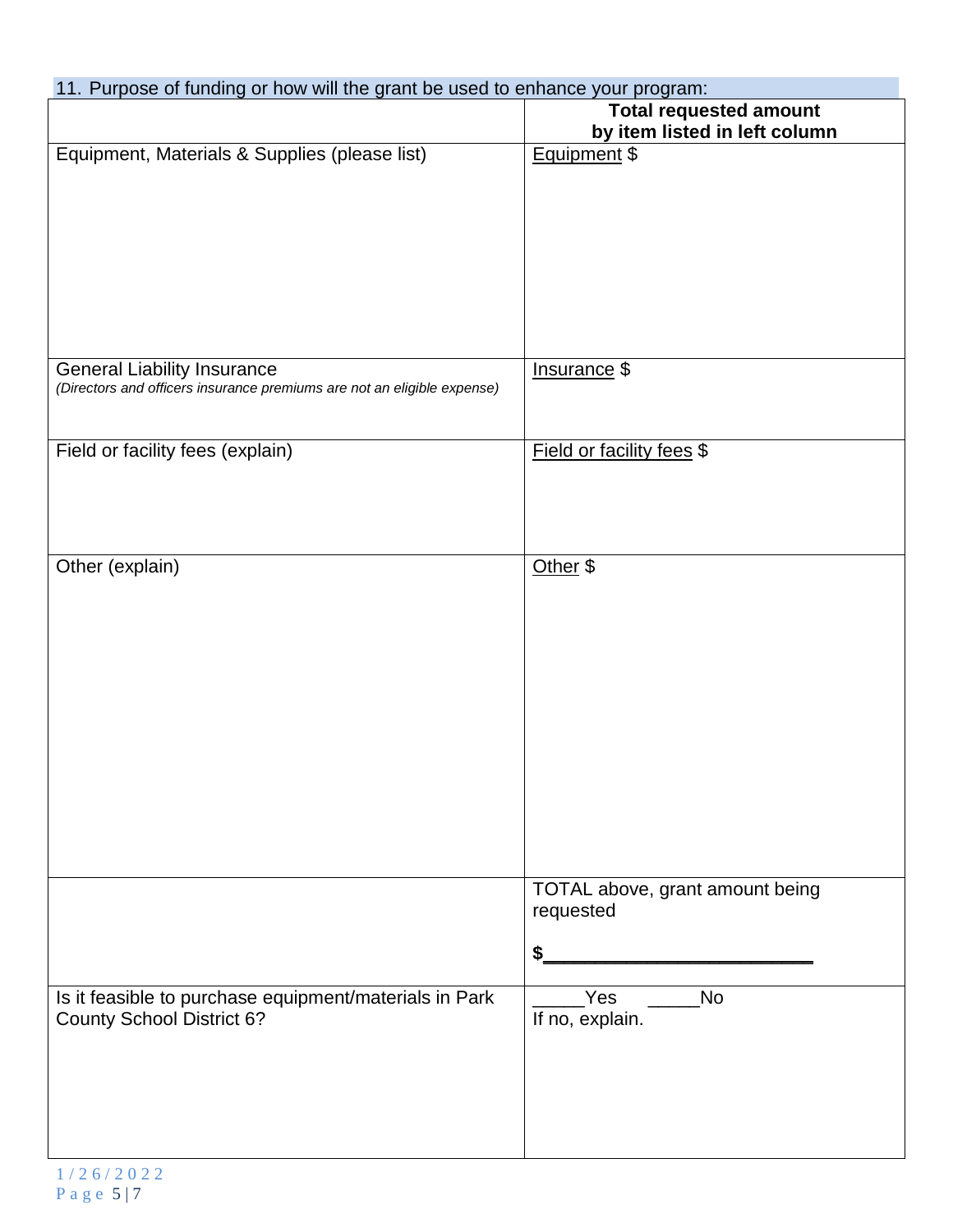| 12. Budget Summary                                                                                                                           |                                                                          |
|----------------------------------------------------------------------------------------------------------------------------------------------|--------------------------------------------------------------------------|
| <b>Applicant Income</b><br>Source(s)                                                                                                         | <b>Committed or Requested</b><br><b>Funds</b><br><b>July 1 - June 30</b> |
| 1. Grants, Contributions<br>Foundations,<br><b>Recreation District(s)</b><br>Please list funding use &<br>indicate requested or<br>approved. | \$                                                                       |
| 2. Sponsors                                                                                                                                  | \$                                                                       |
| Other (specify)<br>3.                                                                                                                        | $\mathfrak{L}$                                                           |
| 4. Earned Income<br><b>Player &amp; Entry Fees</b><br>Events, Fundraisers                                                                    | \$<br>\$                                                                 |
| 5. In-Kind Support                                                                                                                           | \$                                                                       |
| 6. Applicant Reserve Funds                                                                                                                   | \$                                                                       |
| <b>TOTAL INCOME</b>                                                                                                                          | \$                                                                       |

|                                              | <b>Applicants</b>       | The totals below should      |
|----------------------------------------------|-------------------------|------------------------------|
| <b>Expenses</b>                              | <b>Budget</b>           | reflect the items shown on   |
|                                              | <b>July 1 - June 30</b> | pg. 5--Purpose of Funding    |
| <b>Salaries &amp; Benefits</b><br>$1_{-}$    | \$                      | Not eligible                 |
| <b>Contracted Services</b><br>2.             | \$                      | Not eligible                 |
| 3. Advertising & Printing                    | \$                      | \$                           |
| Scholarships<br>4.                           | \$                      | Not eligible                 |
| 5. Repairs & Maintenance                     | \$                      | \$                           |
| (Vehicles, etc.)                             |                         |                              |
| 6. Equipment, Materials &<br><b>Supplies</b> | \$                      | \$                           |
| 7. General Liability Insurance               | \$                      | \$                           |
| 8. Field or Facility Rent                    | \$                      | \$                           |
| 9. Machinery/Equipment                       | \$                      | \$                           |
| 10. Travel Costs                             | \$                      | \$                           |
| 11. Dues & Fees                              | \$                      | \$                           |
| 12. Other Expenses                           | $\mathfrak{L}$          | \$                           |
| (please describe)                            |                         |                              |
| <b>TOTAL EXPENSES</b>                        | \$                      | \$                           |
|                                              |                         | <b>SRD Funding Requested</b> |